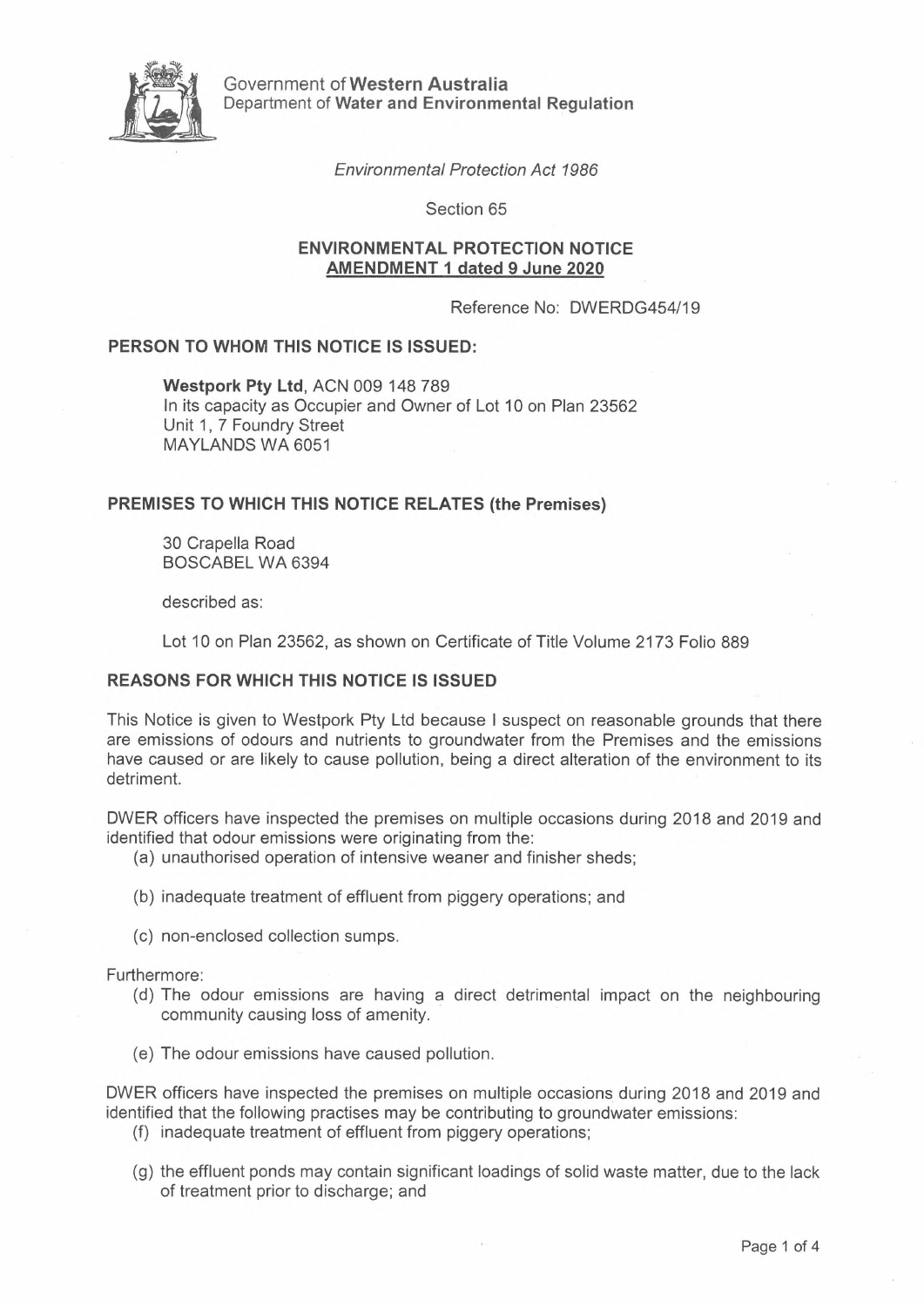(h) unknown permeability of the stormwater basins and effluent ponds within the Premises, with no evidence of an impermeable lining having been installed bale to be provided.

Furthermore:

- (i) The potential groundwater emissions from the stormwater basins and effluent ponds are likely to have a direct detrimental impact on the surrounding environment including the immediate aquifer.
- (j) The potential groundwater emissions are likely to cause pollution.

<sup>I</sup> am satisfied that because **Westpork Pty Ltd** is the Occupier and Owner of the Premises from which the emission emanated; that you are the persons causing the emission and you are the appropriate persons to whom to give this Notice.

## **REQUIREMENTS OF THIS NOTICE**

The requirements of this notice are amended by the removal of words with a strikethrough and the insertion of that underlined.

# **Requirement <sup>1</sup>**

1. The Occupier must take such measures that will ensure by 15 June December 2020 and thereafter that the number of animals (pigs) at the Premises is less than 500 in total, in accordance with Schedule <sup>1</sup> of the *Environmental Protection Regulations 1987,* unless operation of the premises at a higher number of animal (pigs) is approved under Part V, Division 3 of the *Environmental Protection Act 1986.*

### **Reporting**

2. Within 14 days from the day after the completion of Requirement 1, the Occupier must provide a written notification to the CEO confirming animal numbers on the Premises.

Mike Rowe Chief Executive Officer Department of Water and Environmental Regulation

**July 2019** 

**Stuart Cowie** Executive Director Compliance and Enforcement (Delegation No. 143) Department of Water and Environmental Regulation *Officer delegated under Section 20 of the Environmental Protection Act 1986*

9 June 2020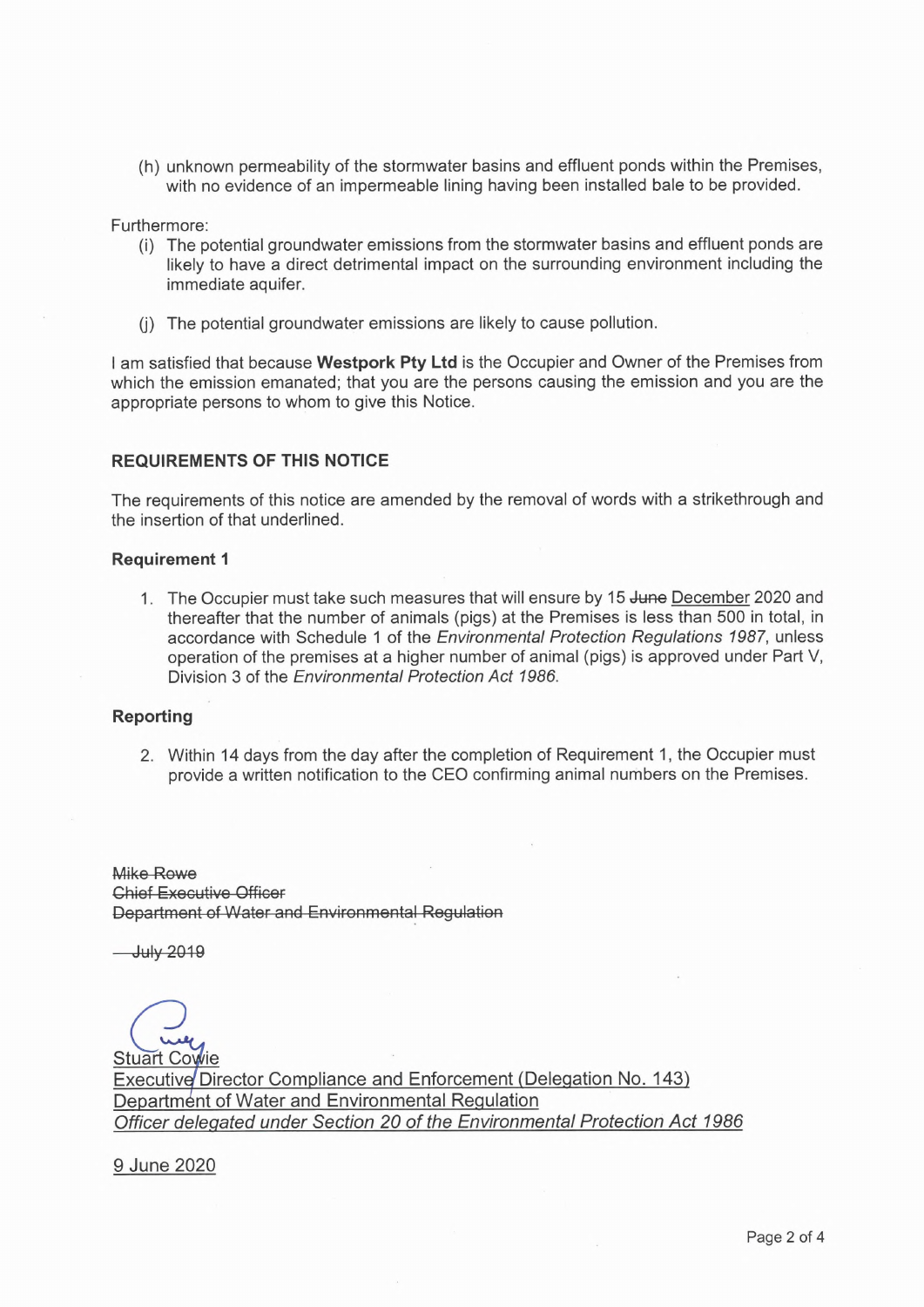#### **IMPORTANT NOTES A PERSON WHO IS BOUND BY THIS NOTICE AND WHO DOES NOT COMPLY WITH THIS NOTICE COMMITS AN OFFENCE.**

A person who is aggrieved by a requirement contained in this Notice may within 21 days of being given this Notice lodge with the Minister for Environment an appeal in writing setting out the grounds of that appeal.

Any other person who disagrees with a requirement contained in this Notice may within 21 days of the making of that requirement lodge with the Minister for Environment an appeal in writing setting out the grounds for that appeal.

**PENDING THE DETERMINATION OF AN APPEAL REFERRED TO ABOVE THE RELEVANT REQUIREMENTS CONTAINED IN THIS NOTICE CONTINUE TO HAVE EFFECT.**

**Note that under section 118 of the** *Environmental Protection Act 1986* **that each person who is a director or who is concerned in the management of the body corporate may be taken to have also committed the same offence.**